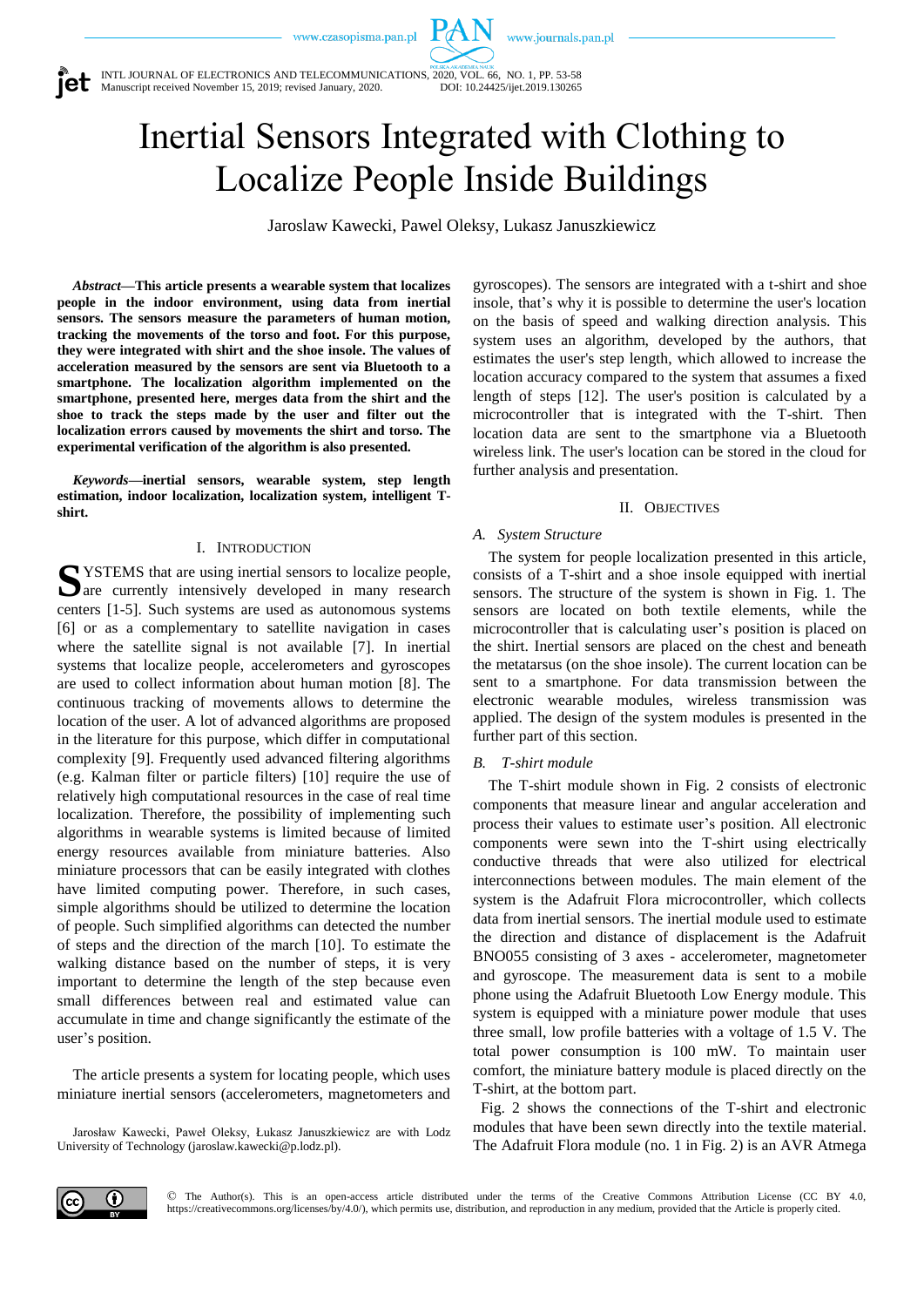

32u4 microcontroller that is compatible with the Arduino environment. The Adafruit Flora controller receives data from the inertial module (number 3 in Fig. 2 and Fig. 3) and processes it to estimate the azimuth and distance travelled by the user. The estimated results of the user's position change are then sent by the Bluetooth Low Energy (LE) module to the smartphone, where the location is estimated and visualized. Location data, the direction of walk or acceleration can be transferred to a remote server for further analysis.



Fig. 1. Structure of system to localize people inside the buildings.

## *C. Shoe insole module*

The main function of the shoe insole module, shown in Fig. 3, is to identify the step length based on the linear acceleration values. As with the T-shirt module, this module also consists of the BNO055 inertial sensor and the Adafruit controller.

Wireless communication was used to send data between the module placed in the insole and in the T-shirt. For this purpose, RFM69HCW radio modules operating in the 434 MHz band were applied. Electrical connections between the electronic parts were made using a 316L electrically conductive thread with a diameter of 0.25 mm sewn on felt material from which the insole was made. This type of connection, unlike typical copper wires, allows to maintain user comfort due to the high elasticity of the thread, which does not stiffen the insert. The sewn thread also has a much better bending strength than standard electric wires, which is important when making electrical connections on the insert module. The manufacturer indicates that the linear resistance of the thread is 30  $\Omega/m$ . In the presented insert, the length of connections between modules does not exceed 10 cm, with a maximum resistance value of 9  $\Omega$ , which does not cause errors in data transmission.

The power supply unit used in the prototype had to be replaced during tests. To simplify the experiment the battery container was connected via mini-socket by copper wires.



Fig. 2. Electronic T-shirt module to detect people inside the building: 1- Flora AVR microcontroller modules, 2-BT LE Bluetooth, 3- inertial module BNO055, 4–RFM69HCW radio module, 5-battery





The shoe insole with electronic modules presented in Fig. 3 must be covered with a felt insert with appropriately positioned holes for the system modules before inserting into the user's footwear, so that the user does not feel discomfort caused by their presence when walking.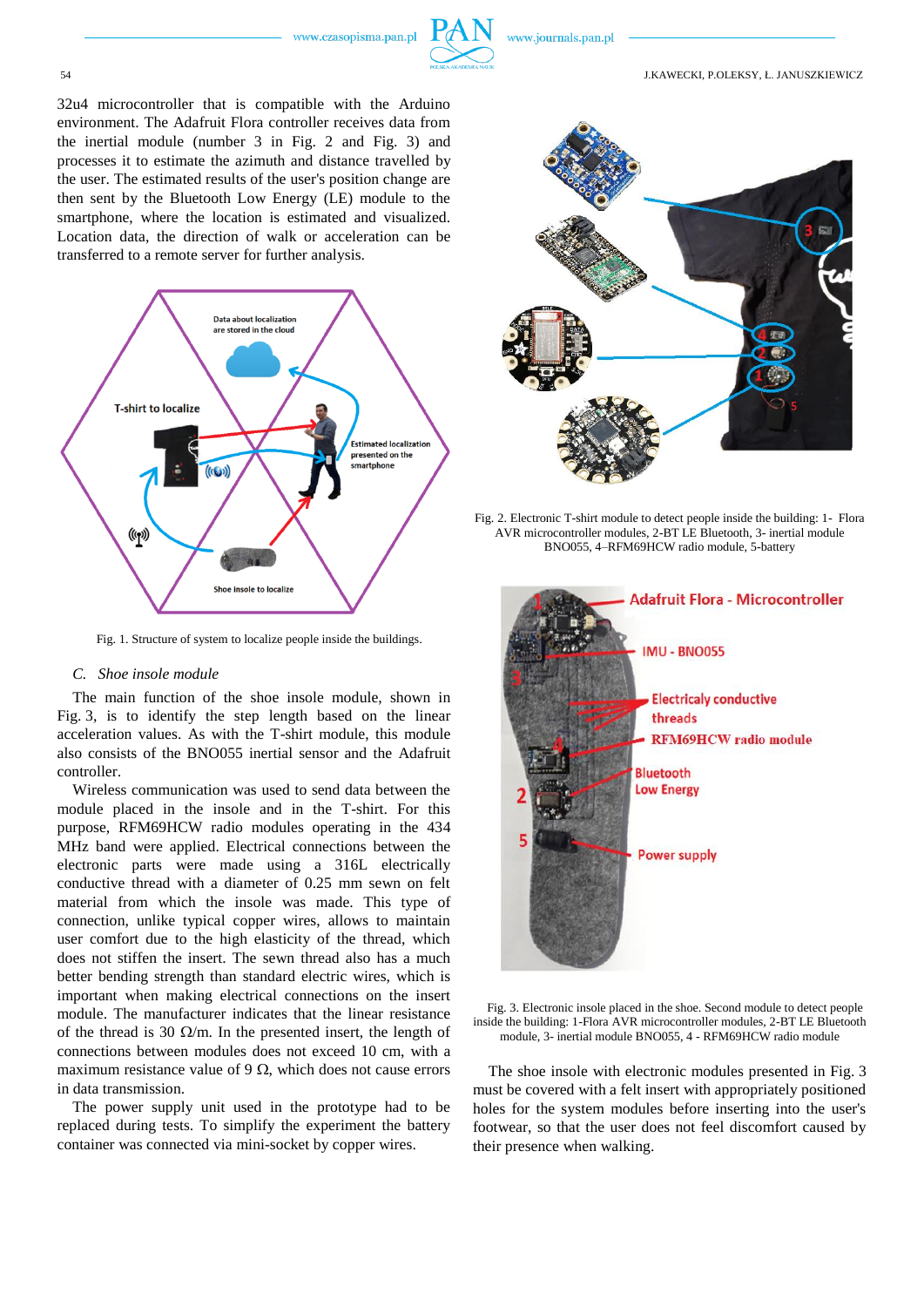www.journals.pan.pl

Fig. 4 shows the places in which the placement of electronic modules is inadvisable due to the greatest pressure forces that occur when walking in people with correct foot build without the abovementioned drawbacks [13-14].



Fig. 4. Places where electronic modules should not be installed because of the high pressure forces occur during walking.

#### III. METHODS - LOCALIZATION ALGORITHM

The system has been designed to locate people in motion by tracking the direction of move and estimating its distance. The direction of movement is calculated using the data from sensors placed on the shirt and in the shoe. This solution was proposed to improve the accuracy of the angle detection compared to the older version of the system that was using only sensors attached to the shirt [11]. In addition, placing inertial sensors in the shoe allows to estimate the length of the step more accurately which was not possible in a system with only sensors placed in a T-shirt.

The system presented in this paper uses very simple algorithm that was proposed to minimize the power consumption for miniature power sources. The data from one axis of gyroscope was analyse for this reason. Because the vertical orientation of module on the shirt is not likely to be modified during walk, the approximation of walking angle was possible.

The BNO055 inertial modules used in this system are equipped with DMP – digital motion processors that provide information about the angle of rotation around three axes. To determine the direction of the march, a rotation angle around the vertical axis is needed. Given the placement of the sensors on the body, in the case of the T-shirt it is the y-axis, while for the insert it is the z-axis.

The former version of the algorithm that used only one accelerometer did not give satisfactory accuracy, especially when it comes to the direction of motion [10]. This was due to the detection of torsional movements of the body made during the march, which resulted in an incorrect determination of the direction of movement (azimuth angle). The combination of data from two sensors located in different parts of the body allows to significantly reduce this error by comparing the

azimuth angle calculated on the basis of data from two sensors. When the difference between the azimuth angle determined using the T-shirt and insert data is less than  $25^{\circ}$ , the algorithm updates the azimuth used to estimate the location using the average of two sensors. Otherwise, the previous angle value is assumed and only the displacement length is updated.

The positioning algorithm used in the system is shown in Fig. 5. The algorithm starts when motion is detected in both sensors by exceeding the threshold value of acceleration. Step detection is based on a comparison of the resultant acceleration from the three x, y, z axes. If the value is greater than or equal to the  $4 \frac{m}{s^2}$  limit, the system identifies that the user has taken the step. This acceleration threshold was selected experimentally based on the analysis of measurement data that was recorded during testing.



Fig. 5. Algorithm for estimating the direction of travel and distance of walk.

In the initial version of the algorithm, implemented by the authors, a fixed step length was assumed. This resulted with the limited accuracy of the algorithm in the case of a person moving with a variable speed. To improve the accuracy of the original algorithm, a step length estimation method was used.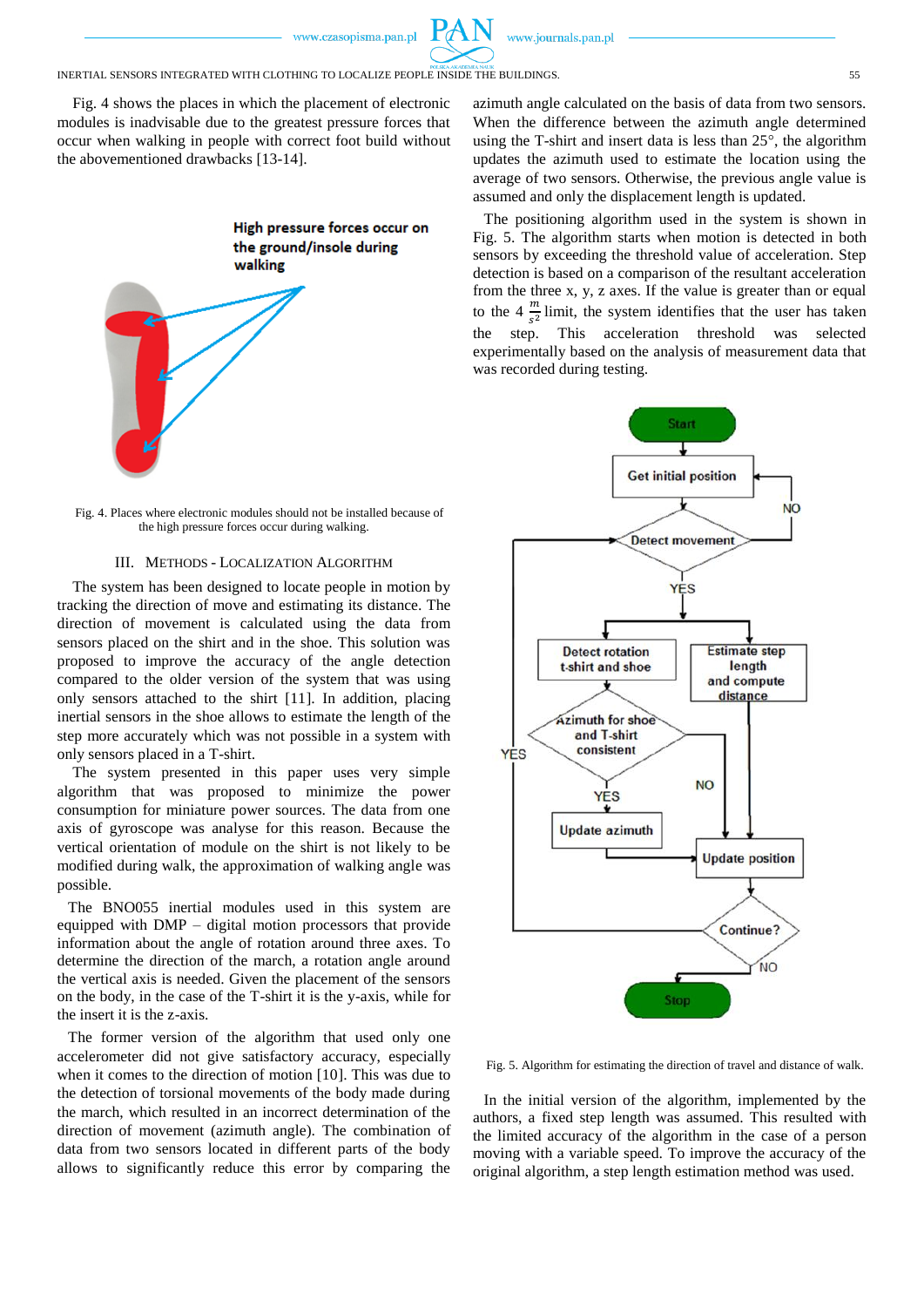### 56 J.KAWECKI, P.OLEKSY, Ł. JANUSZKIEWICZ

# *A. Azimuth Estimation Algorithm*

To determine the direction in which the user moves, the algorithm must determine the initial azimuth value. At the starting point, the azimuth angle value is computed by the magnetometer, when the user is in the initial position. If the value of the azimuth angle is e.g. 65<sup>o</sup>, algorithm calibrates the system by setting the value equal to  $0^\circ$ . Then the initial value is also saved for further processing. After the calibration process, the algorithm subtract the initial value (equal in this case  $65^{\circ}$ ) from each newly received frame containing the angle with which the user moves. Then the algorithm quantizes the obtained angle value by bringing it closer to the appropriate zone. Each of the zones indicates the direction of movement. Fig. 6 shows the division into ranges of  $45^\circ$  each marked in green. There are 8 zones designated for the user's movement directions. One of the system's objectives is to average traffic direction to 8 ranges. The user can move in directions such as: north, northeast, east, southeast, south, southwest, west, northwest. Ranges have been introduced to eliminate unnecessary noise that may rise during user movement and to provide clear visualization of the route travelled.



Fig. 6. Zone division of angles in the algorithm of determining the direction of motion.

The number of 8 quantized directions of traffic in which the user can move is marked in red and black. If the azimuth value during the user's movement is in the range of  $67.5^{\circ}$  to  $112.5^{\circ}$ (marked in green on the chart), we estimate that the user is moving eastwards.

# *B. Step Length Estimation Algorithm*

The algorithm used to determine the step length retrieves data on linear acceleration from a three-axis accelerometer located in the shoe insole. Acceleration values measured for the x, y and z axes are used to determine the resultant acceleration values. During preliminary experiments, it was observed that increasing the step length increases the maximum value of the resultant acceleration measured by the sensors.

The step length considered here was identified in our experiment for a male of 180 cm height, walking with typical velocity for building interior that is around 1 m/s. For this potential user of the system, the correlation between resultant acceleration and the step length was successfully used. The

significant changes of the dynamic of walk would result with different values resultant acceleration but it would take place only if the speed of walk would be either very small or very high for the person of considered height. Having user of different height that would make steps of different length, the new characteristic values of resultant acceleration should be identified.

The step length detection algorithm developed by the authors analyses 4 values of the resultant acceleration per second. Estimation of the step length occurs after collecting the first 100 values, therefore it is initially assumed that the step length value is the user's average step length, i.e. 70 cm. The algorithm estimates the step length equal to 80 cm when for the last hundred samples the resultant acceleration value will be greater than or equal to 17  $\frac{m}{s^2}$ . If this value is less than 17  $\frac{m}{s^2}$  but greater than or equal to 7  $\frac{m}{s^2}$ , it is assumed that the step length is 60 cm, while for the range from 7  $\frac{m}{s^2}$  to 4  $\frac{m}{s^2}$  it is 40 cm.

## IV. RESULTS

In order to compare the performance of the localization algorithm with step length detection and constant step length, tests were carried out to determine the distance travelled by a human subject in a 25 m x 8 m room. The tests were carried out in one room within one floor. In the algorithm based on a fixed step length, it was assumed that the steps are 70 cm each. The results of the approximated walking distance are shown in Fig. 7. The test scenario included a 19-meter walk made by the user in a straight line. One dot on the line in Fig. 7 means double step. The green line is the reference path where the start point is 0 m and the end point is 19 m. The algorithm with a fixed step length (70 cm) indicated that the user had completed 32 steps. In this case, the value estimated on the basis of the algorithm was 70 cm x 32 steps  $= 2240$  cm (orange line in Fig. 7). The distance estimation error was 340 cm. The walking path calculated using the step length estimation method is marked in red. The algorithm indicated that the user took 8 steps with a length of 70 cm and 24 steps with a length of 60 cm. 8 steps x 70 cm + 24 steps x 60 cm = 2000 cm (red data series). The distance estimation error was 100 cm, i.e. 240 cm less than the fixed step length algorithm.



Fig. 7. Results of the length estimation during the march.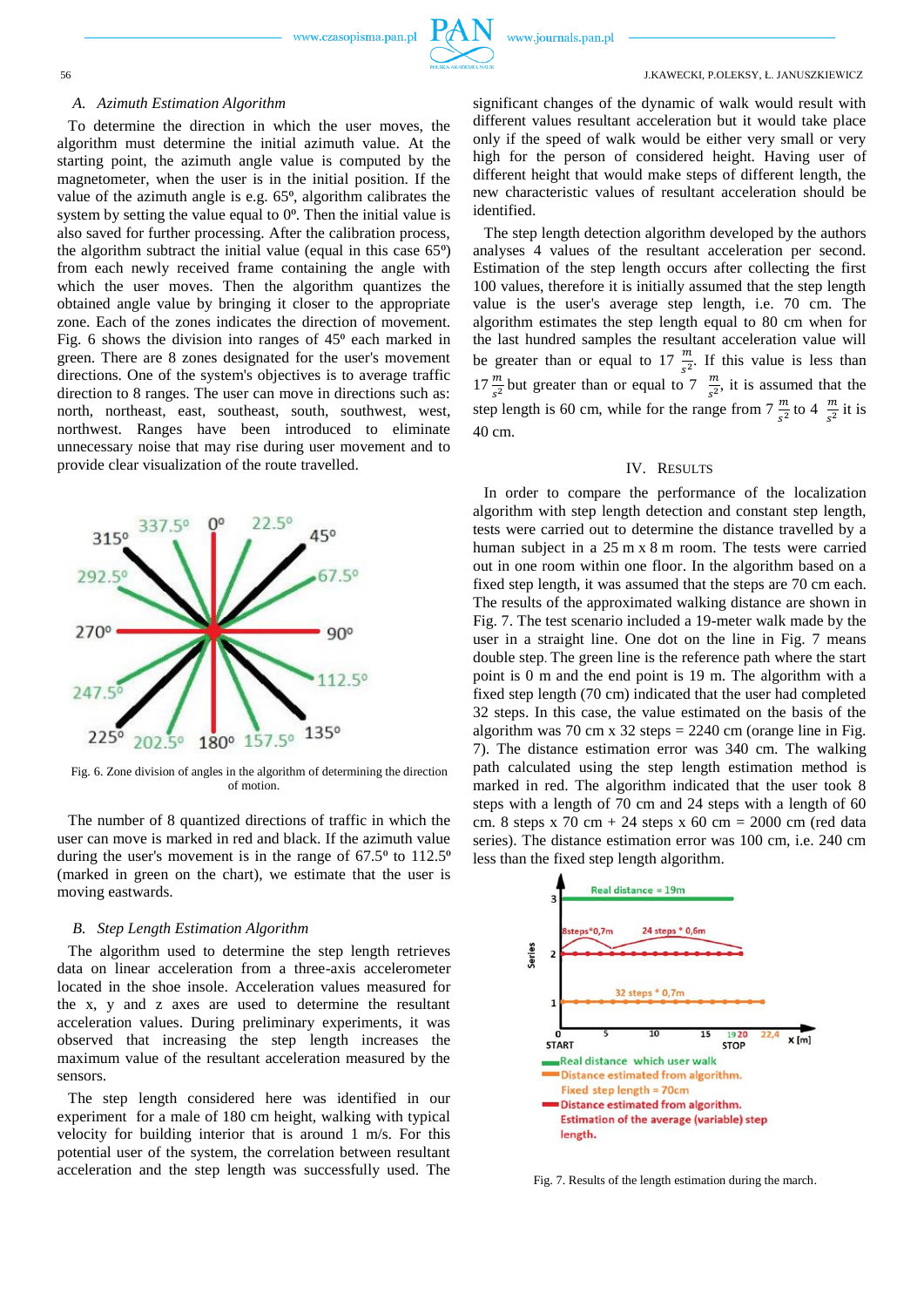www.journals.pan.pl

# INERTIAL SENSORS INTEGRATED WITH CLOTHING TO LOCALIZE PEOPLE INSIDE THE BUILDINGS. 57

| N <sub>o</sub> | Human<br>location [m] | [PART1]<br>Localization via<br>only insole<br>module $[m]$ | [PART2]<br>Localization<br>with using T-<br>shirt and<br>insole modules<br>[m] | Localizati<br>on Error<br>version 1<br>[m] | Locali<br>zation<br>Error<br>versio<br>n2[m] |
|----------------|-----------------------|------------------------------------------------------------|--------------------------------------------------------------------------------|--------------------------------------------|----------------------------------------------|
| 1              | $x=0$ ; $y=0$         | $x=0; y=0$                                                 | $x=0; y=0$                                                                     | $\Omega$                                   | $\Omega$                                     |
| 2              | $x=-2; y=2$           | $x=-2; y=2$                                                | $x=-2; y=2$                                                                    | $\Omega$                                   | 0                                            |
| 3              | $x=-15; y=2$          | $x=-12; y=2$                                               | $x=-12$ ; $y=2$                                                                | 3                                          | 3                                            |
| $\overline{4}$ | $x = -15$ ; $y = 2.5$ | $x=-12$ ; $y=2.5$                                          | $x=-12$ ; $y=2,5$                                                              | 3                                          | 3                                            |
| 5              | $x=-12$ ; $y=2.5$     | $x = -11$ ; $y = 2.5$                                      | $x=-11$ ; $y=2.5$                                                              | 1                                          | 1                                            |
| 6              | $x=-10; y=8$          | $x=-9; y=7$                                                | $x= -9; y=7$                                                                   | 1,4                                        | 1,4                                          |
| $\overline{7}$ | $x=-6; y=2,5$         | $x=-6$ ; $y=5,5$                                           | $x=-6$ ; $y=4,5$                                                               | 3                                          | 2                                            |
| 8              | $x=-2.5$ ; $y=2.5$    | $x=-2,5; y=7$                                              | $x=-2$ ; $y=4,5$                                                               | 4,5                                        | 2,1                                          |
| 9              | $x=-3,5; y=5$         | $x=-4,5; y=10$                                             | $x = -3, 5; y = 7$                                                             | 5,1                                        | 2                                            |
| 10             | $x=-2.5$ ; $y=2.5$    | $x=-2,5; y=7$                                              | $x=-2, y=4.5$                                                                  | 4,5                                        | 2,1                                          |
| 11             | $x=4.5$ ; $y=2.5$     | $x=3$ ; $y=8,5$                                            | $x=4,5; y=4$                                                                   | 4,5                                        | 1,5                                          |
| 12             | $x = -15$ ; $y=4$     | $x = -13$ ; $y=8$                                          | $x = -13$ ; $y=4$                                                              | 4,5                                        | $\overline{c}$                               |

TABLE I LOCALIZATION ERROR

Fig. 8 shows the results of the experimental verification of the localization system. Tests were carried out inside the building, where the user could move within a 20 m x 20 m room. The path that the volunteer followed, was marked with a black line. The starting point, which was known a priori, was marked in red. This assumption was adopted because there is only one entrance to the room, and in is assumed that in the future RFID tags will be used to provide information about crossing the entrance point. The algorithm assumes that the user cannot leave the area of the room where the test is carried out. The results marked with green line in Fig. 8 were obtained for the algorithm that was using the sensors located on the Tshirt and in the insert. The blue line marks the location estimation results obtained with an algorithm using only one sensor in the insole. In the case of an algorithm using 2 sensors, the maximum location error calculated as the largest distance between the determined and actual position was 2 m. In the case of an algorithm using 1 sensor, the maximum error was around 5 m.

Table 1 presents the location error, which was calculated for two localization methods. This table shows in another way the data from experiment whose results are shown in Fig. 8. The location error was calculated for 12 check-points by comparing the difference of x and y coordinate given by the algorithms and their actual coordinates. The points in table 1 that are corresponding to the points on the traces presented in fig. 8 have been marked with the numbers. The check-points have been arbitrarily chosen for some specific places inside the room were objects (furniture and laboratory equipment) where located. During the walk the person needs to change the direction at the proximity of those points to avoid the collision with obstacles. It is then the place where the greatest changes in acceleration appear and this may result with increase of localization error. The localization error was calculated for two versions of the algorithm: with the accelerometer on the insole (version 1) and the hybrid localization algorithm which uses accelerometers on t-shirt and insole (version 2).



Fig. 8. Results of tests carried out on the positioning algorithm.

The results gathered in Table 1 show that localization error obtained from hybrid system (version 2) is smaller than the error in the first version of the system. For the case of the first check-point, when the user has not yet taken any steps the localization error equals 0 m. During the walk the localization error between  $2<sup>nd</sup>$  and  $6<sup>th</sup>$  check-point is similar for both versions of algorithms. It is noticeable that between the checkpoint number 8 and 12, the value of error in the hybrid method (version 2) is much smaller than for single-sensor based algorithm (version 1). For the last check-point nr. 12 the localization error equals 4.5 m in version 1 and 2 m version 2 of the system. This table present that the hybrid method is more accurate for localization of people walking inside the building.

#### V. CONCLUSIONS

The paper presents the system that was designed to localize people using clothes-embedded wearable inertial sensors. The proposed system uses data from 2 wearable sensors sewn directly into clothing. One of the sensors was placed near the chest and the other near the foot. This solution significantly reduced the impact of the torso turns on the location result when walking, compared to the formerly developed algorithm that utilized only one sensor.

The system utilizes the wearable sensors that have to be located in the proximity of the body. To keep comfort of a the system's user, the miniaturized electronic modules designed to be integrated with clothes were used. Electrical interconnections between the modules were made with conductive threads. It was shown that this technology is suitable for short-distance connections that were able to